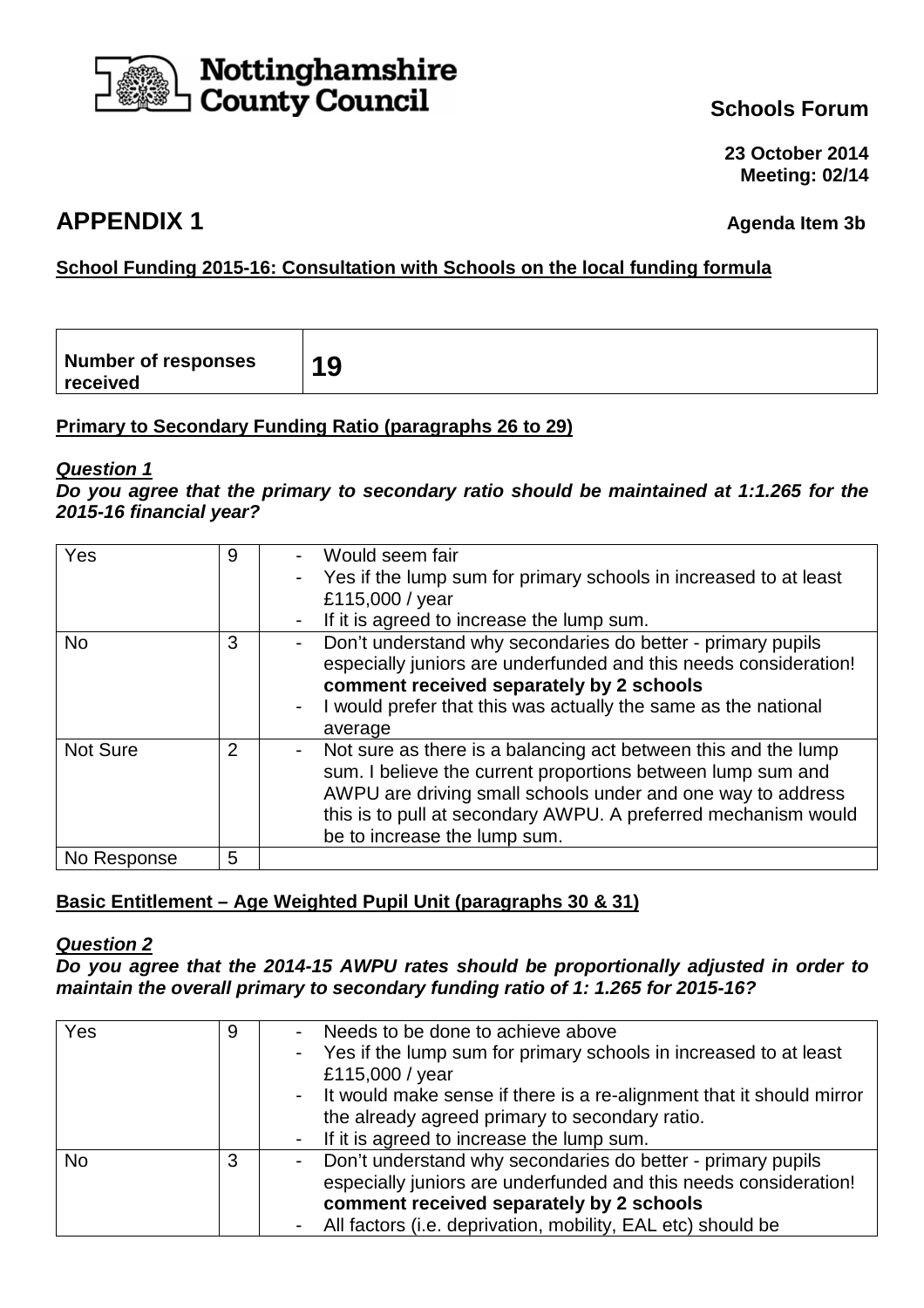|                 | proportionately adjusted not just the AWPU |
|-----------------|--------------------------------------------|
| <b>Not Sure</b> |                                            |
| No Response     |                                            |

# **Deprivation and the treatment of the Pupil Premium (paragraphs 28 to 31)**

#### **Question 3**

**Do you agree that the same percentage of total funding, deprivation indicators and weightings should be used to allocate deprivation funding in 2015-16?** 

| Yes             | $12 \overline{ }$ | The County needs to maintain our collective responsibility to<br>-<br>those who are deprived despite increased funding via Pupil<br>Premium<br>However, in recognising the significant needs of children in the<br>0.5 and 0.6 IDACI groups, there should be a protection against<br>losses in this area. In the case of the gains cap on Priory C of E<br>Primary, the most deprived children in the County lose their<br>funding. |
|-----------------|-------------------|-------------------------------------------------------------------------------------------------------------------------------------------------------------------------------------------------------------------------------------------------------------------------------------------------------------------------------------------------------------------------------------------------------------------------------------|
| <b>No</b>       | 2                 | Greater weighting should be given to FSM as IDACI doesn't<br>identify pockets of deprivation that exist within a generally un-<br>deprived area. Some significantly un-deprived cancel out the few<br>deprived.<br>As per question 2, in the event of a change of overall funding<br>availability then all factors should be affected not just the AWPU                                                                             |
| <b>Not Sure</b> | 0                 |                                                                                                                                                                                                                                                                                                                                                                                                                                     |
| No Response     | 5                 |                                                                                                                                                                                                                                                                                                                                                                                                                                     |

# **Low Cost, High Incidence SEN (paragraphs 32 to 37)**

#### **Question 4**

**Do you agree with retaining the Prior Attainment factor in the Nottinghamshire formula for 2015-16?** 

| Yes         | 11 |                                                                                                                     |
|-------------|----|---------------------------------------------------------------------------------------------------------------------|
| <b>No</b>   |    | My concerns centre around the accuracy and validity of<br>assessments which are teacher based in the primary sector |
| Not Sure    |    |                                                                                                                     |
| No Response | 6  |                                                                                                                     |

# **Question 5**

**If the factor continues to be included, do you agree to retaining the current proportion of funding, & method for distributing that funding?** 

| Yes             | 11 |                                                                |
|-----------------|----|----------------------------------------------------------------|
| <b>No</b>       |    | Again my concerns centre around the methodology of identifying |
|                 |    | these pupils in the primary sector.                            |
| <b>Not Sure</b> |    |                                                                |
| No Response     | 6  |                                                                |

#### **Looked after Children (paragraphs 38 to 40)**

#### **Question 6**

**Do you agree with retaining the Looked After Children factor in the Nottinghamshire formula for 2015-16?**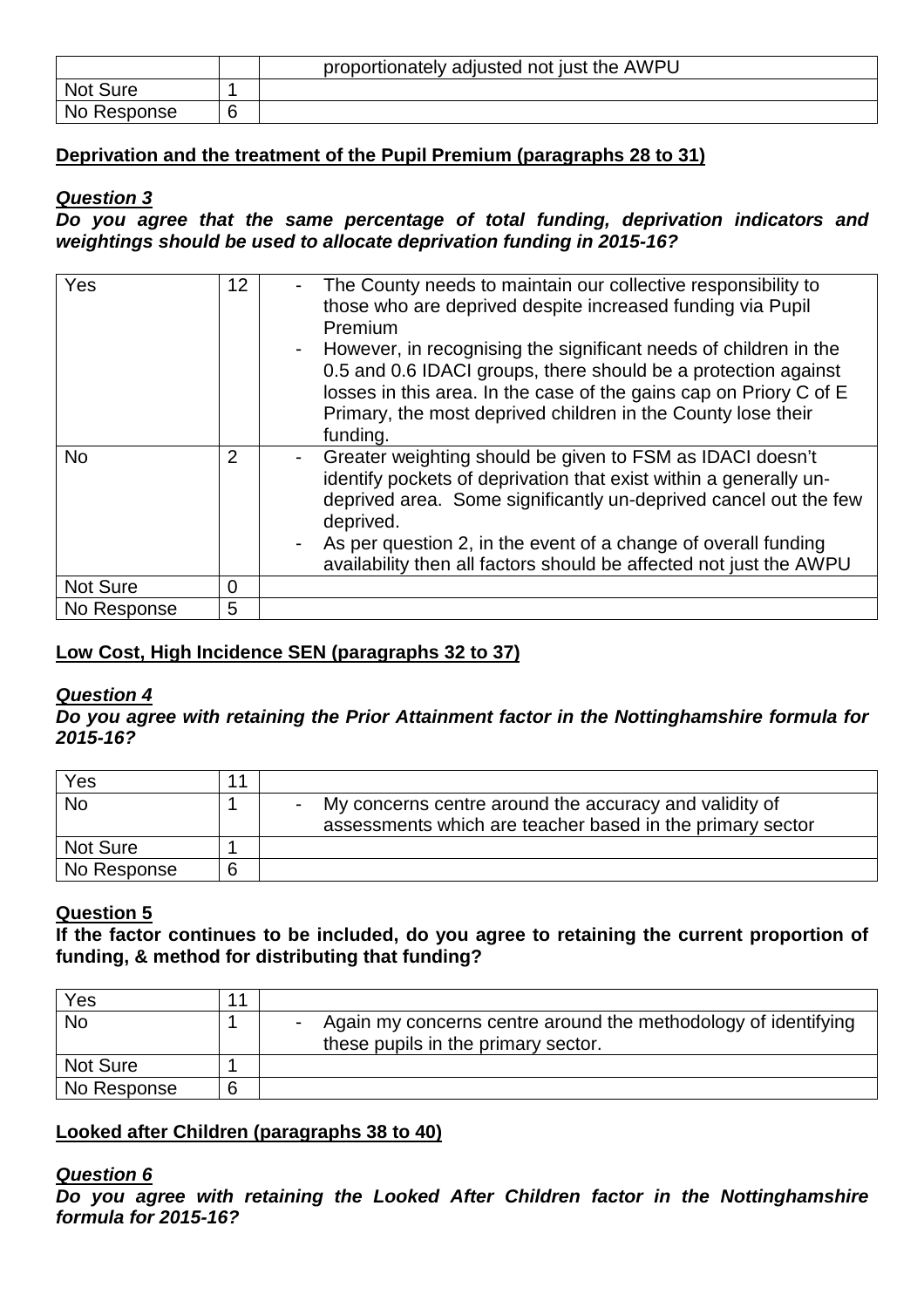| Yes         | 12 | It is essential that these most vulnerable students have additional<br>funding to be able to meet their very individual needs.                                                                                                |
|-------------|----|-------------------------------------------------------------------------------------------------------------------------------------------------------------------------------------------------------------------------------|
| <b>No</b>   |    | I think it wrong that LACs lose their funding once adopted; this<br>should carry on as a legacy a bit like the pupil premium money-<br>experience shows they continue to struggle<br>comment received separately by 2 schools |
| Not Sure    |    |                                                                                                                                                                                                                               |
| No Response | 5  |                                                                                                                                                                                                                               |

**If the factor continues to be included, do you agree that a fixed unit value of £3,000 should continue to be used to allocate this funding in 2015-16?** 

| Yes         | 12 |                                                                                                                                                                                                                                                                                                                 |
|-------------|----|-----------------------------------------------------------------------------------------------------------------------------------------------------------------------------------------------------------------------------------------------------------------------------------------------------------------|
| <b>No</b>   |    | I think this figure is disproportionately high. I do not know of a<br>school that is spending this money and the LAC pupil premium-<br>this is a case of money not being the answer to everything.<br>All factors (i.e. deprivation, mobility, EAL etc) should be<br>proportionately adjusted not just the AWPU |
| Not Sure    |    |                                                                                                                                                                                                                                                                                                                 |
| No Response | 5  |                                                                                                                                                                                                                                                                                                                 |

### **English as an Additional Language (paragraphs 41 to 42)**

#### **Question 8**

#### **Do you agree with retaining the EAL factor in the Nottinghamshire formula for 2015-16?**

| Yes         | 14     |  |
|-------------|--------|--|
| No          | U      |  |
| Not Sure    |        |  |
| No Response | ∽<br>J |  |

#### **Question 9**

**If the factor is retained, do you agree that the same percentage of total funding should be allocated through the EAL factor with a single unit value in 2015-16?** 

| Yes         | 13 |                                                                                                             |
|-------------|----|-------------------------------------------------------------------------------------------------------------|
| <b>No</b>   |    | - All factors (i.e. deprivation, mobility, EAL etc) should be<br>proportionately adjusted not just the AWPU |
| Not Sure    |    |                                                                                                             |
| No Response | 5  |                                                                                                             |

# **Pupil Mobility (paragraphs 43 to 44)**

#### **Question 10**

**Do you agree with retaining the Pupil Mobility factor in the Nottinghamshire formula for 2015-16?** 

| Yes      | 14 | For small schools, particularly Sutton, we have high mobility and<br>have had the situation last year where 8 pupils joined after the<br>October 2013 census therefore we were not funded for the<br>increase in pupils, our AWPU equates to £24,000 approx. |
|----------|----|--------------------------------------------------------------------------------------------------------------------------------------------------------------------------------------------------------------------------------------------------------------|
| No       |    |                                                                                                                                                                                                                                                              |
| Not Sure |    |                                                                                                                                                                                                                                                              |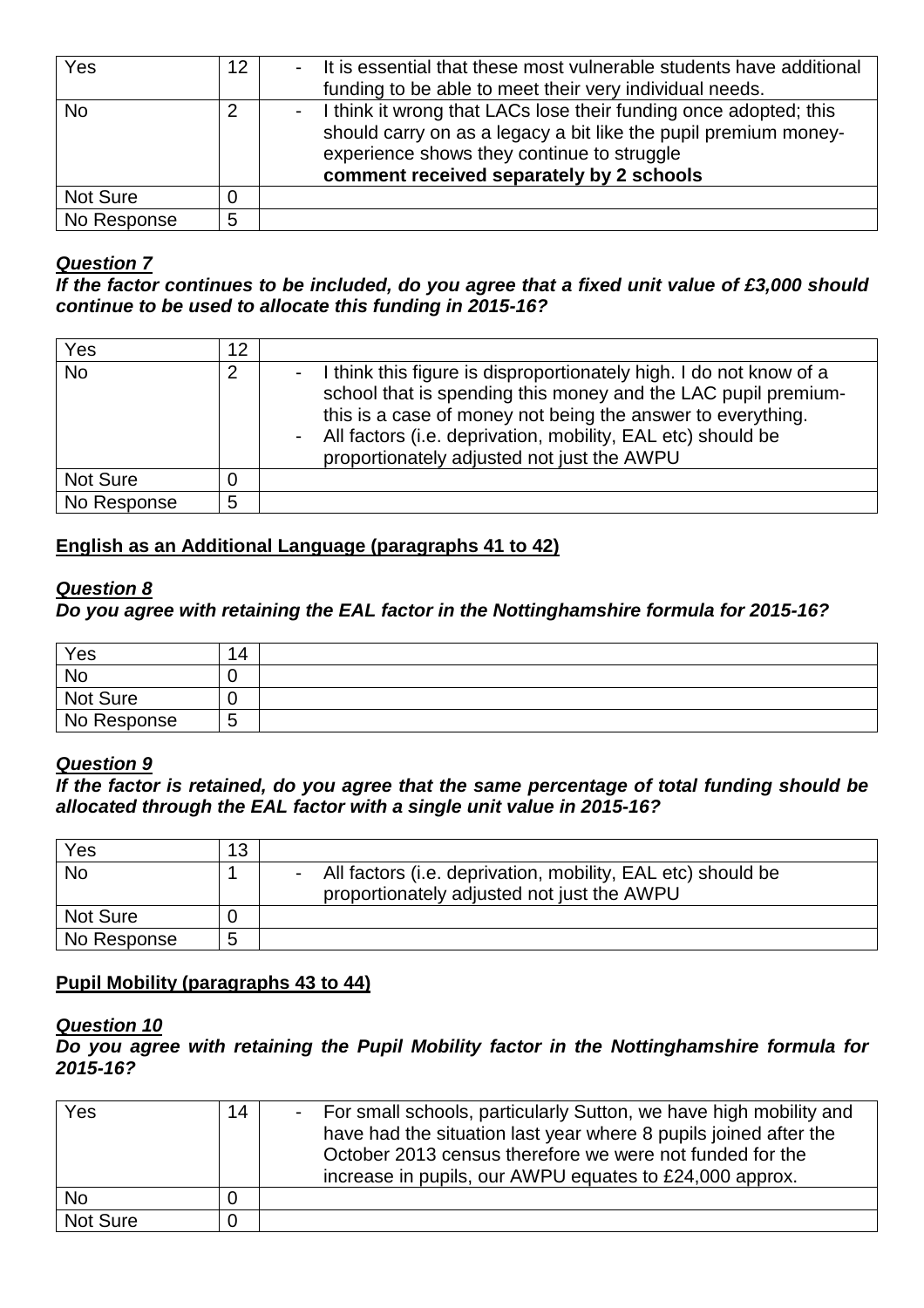| . .<br>No Rec | - |  |
|---------------|---|--|
|---------------|---|--|

**Do you agree that the same percentage of total funding should be allocated through the Pupil Mobility factor in 2015-16, with a single unit value?** 

| Yes         | 14 | agree to this funding however, the proportion per pupil<br>adjustment is considerably different to the actual AWPU figure.<br>All factors (i.e. deprivation, mobility, EAL etc) should be<br>proportionately adjusted not just the AWPU |
|-------------|----|-----------------------------------------------------------------------------------------------------------------------------------------------------------------------------------------------------------------------------------------|
| No          |    |                                                                                                                                                                                                                                         |
| Not Sure    |    |                                                                                                                                                                                                                                         |
| No Response | 5  |                                                                                                                                                                                                                                         |

# **Sparsity (paragraphs 45 to 57)**

### **Question 12**

# **Do you agree with the proposal not to adopt a Sparsity factor for 2015-16?**

| Yes         | 8        | This only impacts on a very small number of schools<br>-            |
|-------------|----------|---------------------------------------------------------------------|
|             |          | I would prefer to have an increased lump sum where more<br>-        |
|             |          | schools benefit rather than the few who do for the sparsity factor. |
| <b>No</b>   | 8        | Adopting the sparsity factor would provide a crucial extra source   |
|             |          | of income for a few of the smaller schools.                         |
|             |          | comment received separately by 4 schools                            |
|             |          | Adopting the sparsity factor would provide a crucial extra source   |
|             |          | of income for smaller schools like us and we feel that this should  |
|             |          | be considered.                                                      |
|             |          | small schools are really struggling due to the cuts imposed with    |
|             |          | the previous arrangement-sparsity needs serious thought             |
|             |          | comment received separately by 2 schools                            |
|             |          | Adopting the sparsity factor would provide a crucial extra source   |
|             |          | of income for smaller schools in rural areas.                       |
| Not Sure    | 3        | Although the number of schools this affects is small, there is      |
|             |          | some disadvantage for those schools.                                |
| No Response | $\Omega$ |                                                                     |

# **Lump Sum (paragraphs 48 to 51)**

#### **Question 13**

**Do you agree with retaining the lump sum factor in the Nottinghamshire formula for 2015- 16?** 

| Yes       | 15 | The principle is right but the sum is too low                            |
|-----------|----|--------------------------------------------------------------------------|
|           |    | Essential for small schools to survive.                                  |
|           |    | <b>Essential for small schools</b>                                       |
| <b>No</b> | 3  | Small schools are really struggling due to the cuts imposed with         |
|           |    | the previous arrangement- they urgently need an increase in the          |
|           |    | lump sum which would by percentage pupil ensure they had a               |
|           |    | little more money. THIS needs serious thought as small schools           |
|           |    | are REALLY STRUGGLING with this budget rearrangement!                    |
|           |    | comment received separately by 2 schools                                 |
|           |    | All the lump sum factor does is keep open unviable schools               |
| Not Sure  |    | We are not convinced that <b>all</b> schools for whom this was initially |
|           |    | devised are actually using it for this purpose. With clarification on    |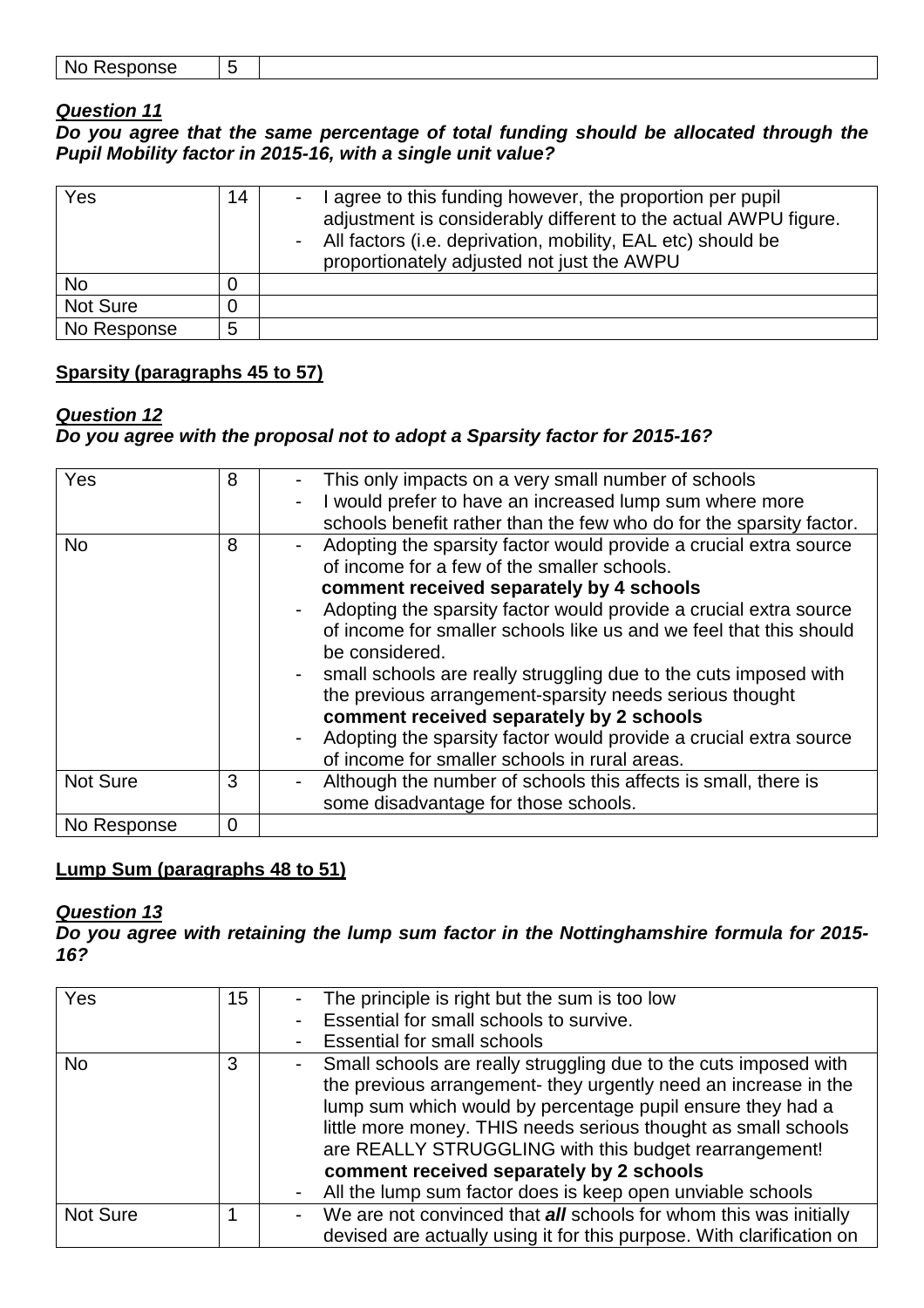|             | this,<br>, we would be inclined to agree. |
|-------------|-------------------------------------------|
| No Response |                                           |

# **Question 14 Do you agree with the proposal to keep the lump sum value at £100,000 in 2015-16 for the a) Primary phase?**

**b) Secondary phase** 

| a) $Yes = 3$    | $No = 15$    | Not Sure $= 0$                                                                                                   | No Response $= 1$                                                         |
|-----------------|--------------|------------------------------------------------------------------------------------------------------------------|---------------------------------------------------------------------------|
| b) $Yes = 10$   | $No = 2$     | Not Sure $= 6$                                                                                                   |                                                                           |
|                 | Comments:    |                                                                                                                  |                                                                           |
| Yes(a) / Yes(b) |              | The fixed costs met by both Primary and Secondary phases in my                                                   |                                                                           |
|                 |              | opinion, is best suited by the maintenance of the 100k, I would be                                               |                                                                           |
|                 |              | against a weighting to either phase                                                                              |                                                                           |
| No(a) / Yes(b)  |              | Small primaries are suffering and this needs increasing - I would                                                |                                                                           |
|                 |              | suggest £130,000 for primaries - this would replace what is lost                                                 |                                                                           |
|                 | <b>JUST!</b> |                                                                                                                  |                                                                           |
|                 |              | comment received separately by 2 schools                                                                         |                                                                           |
|                 |              | closely reflects the actual cost of head, caretaker and admin officer.                                           | The lump sum for primaries should be raised to £115,000. This more        |
|                 |              | Schools below 130 on roll should have this raised lump sum, with                                                 |                                                                           |
|                 |              | NOR over 130 maintaining £100,000. The small school's scoping                                                    |                                                                           |
|                 |              | work identified that for small schools to continue to be viable, the                                             |                                                                           |
|                 |              | lump sum for these schools needed to be raised. There has been                                                   |                                                                           |
|                 |              |                                                                                                                  | commitment from the LA to identify how to support small schools; this     |
|                 |              |                                                                                                                  | is a time when the LA should seize an opportunity to demonstrate this     |
|                 | commitment.  |                                                                                                                  |                                                                           |
|                 |              | The lump sum for primaries with fewer than 130 pupils should be                                                  |                                                                           |
|                 |              | increased to £115,000. Schools with fewer than 130 would receive                                                 |                                                                           |
|                 |              | £115,000 lump sum and schools over this number would receive                                                     |                                                                           |
|                 |              | £100,000. The recent 'Small Schools Scoping' work which was                                                      |                                                                           |
|                 |              | undertaken by the LA and Heads identified that in order for small                                                |                                                                           |
|                 |              | schools to continue to be viable, an increased lump sum would be                                                 |                                                                           |
|                 |              | required. There is obviously a commitment from the LA to support                                                 |                                                                           |
|                 |              | small schools and an increased lump sum is an ideal opportunity to                                               |                                                                           |
|                 |              | back this up with appropriate financial support.<br>Lump sum for Primary schools needs to be increased to ensure |                                                                           |
|                 |              | sustainability. However this amount needs to be increased                                                        |                                                                           |
|                 |              | significantly as it no longer covers basic costs.                                                                |                                                                           |
|                 |              | Propose that the lump sum be increased to £115,000 for primaries                                                 |                                                                           |
|                 |              | with less than 130 on roll. Schools over this number to retain                                                   |                                                                           |
|                 |              | £100,000 lump sum. Local Authority Small School Scoping work                                                     |                                                                           |
|                 |              |                                                                                                                  | identified that for a small school to continue to be viable a larger lump |
|                 |              | sum would be necessary. Small schools do not necessarily benefit                                                 |                                                                           |
|                 |              | from additional pupil premium money, due to low numbers, making                                                  |                                                                           |
|                 |              | the increased lump sum even more important.                                                                      |                                                                           |
|                 |              |                                                                                                                  | Schools with fewer pupils lose more money (Appendix 1). There was         |
|                 |              |                                                                                                                  | a piece of work commissioned earlier this year by Anthony May and         |
|                 |              |                                                                                                                  | John Peck looking at the difficulties that small primaries face. One of   |
|                 |              | the outcomes was to look at increasing the lump sum for small                                                    |                                                                           |
|                 |              |                                                                                                                  | schools, therefore showing a commitment by the LA to keeping small        |
|                 |              | schools viable. I propose a lump sum of £115 000 lump sum for                                                    |                                                                           |
|                 |              |                                                                                                                  | primaries under 130 pupils and to retain the £100 000 for schools of      |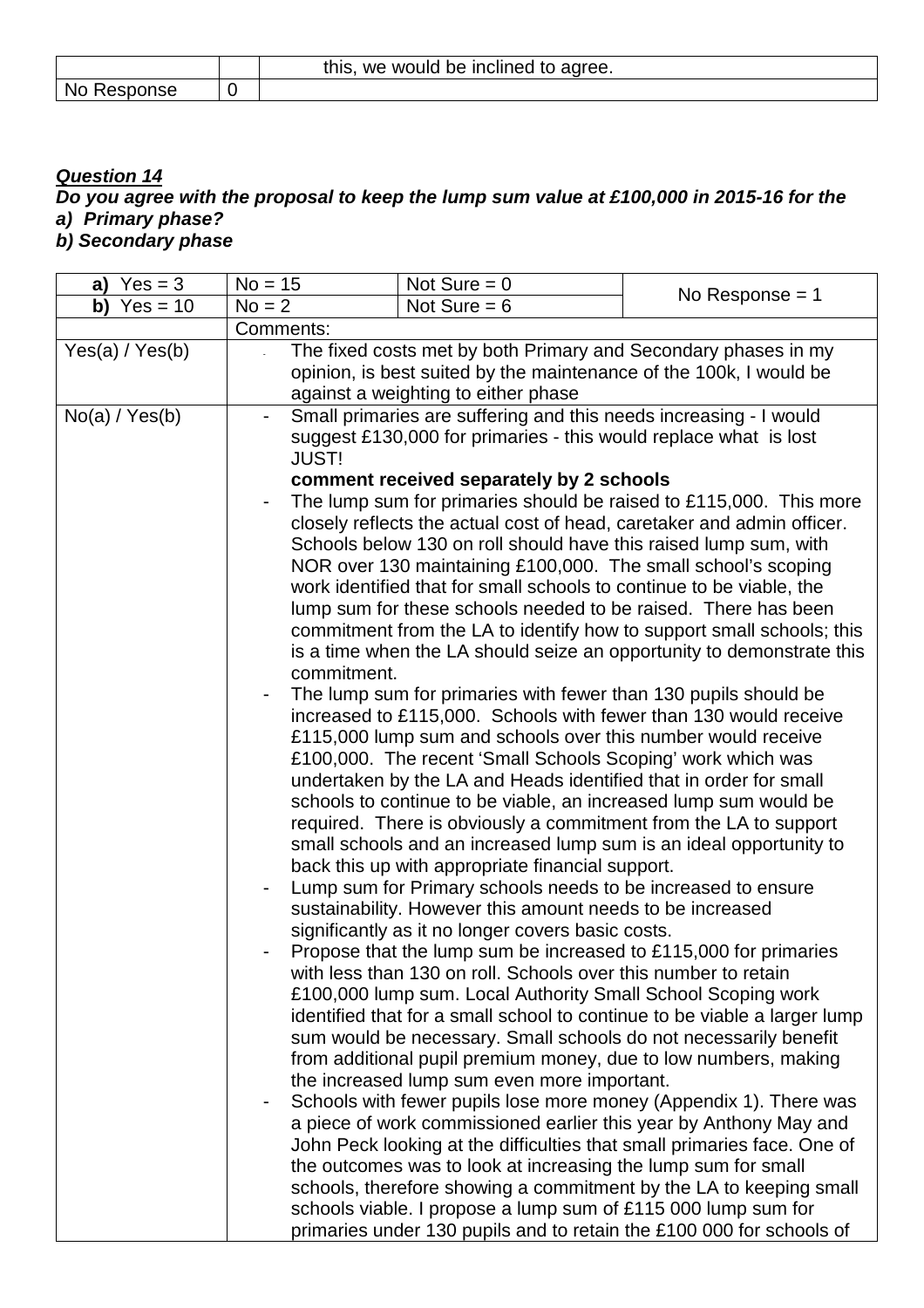|                        | $131 +$ .<br>Schools of 130 pupils or below should have a lump sum of £115,000<br>minimum. The work carried out by the Local Authority as part of the<br>Small Schools Scoping Meetings has been positive in taking steps to<br>address our small school issues. A financial commitment, with an<br>increase to the lump sum, would evidence this further.                                                                                                                                                                                                                                                                                                                                                                                                                                                                                                                                                                                                                                                                                                                                                                                                                                                                                                                                                                                                                                                                                                                                                                                                                                                         |
|------------------------|--------------------------------------------------------------------------------------------------------------------------------------------------------------------------------------------------------------------------------------------------------------------------------------------------------------------------------------------------------------------------------------------------------------------------------------------------------------------------------------------------------------------------------------------------------------------------------------------------------------------------------------------------------------------------------------------------------------------------------------------------------------------------------------------------------------------------------------------------------------------------------------------------------------------------------------------------------------------------------------------------------------------------------------------------------------------------------------------------------------------------------------------------------------------------------------------------------------------------------------------------------------------------------------------------------------------------------------------------------------------------------------------------------------------------------------------------------------------------------------------------------------------------------------------------------------------------------------------------------------------|
| No(a) / Not<br>Sure(b) | We would strongly urge you to increase this to £120, 000. This 'uplift'<br>will make the difference for our smaller schools to ensure they will not<br>face a budget deficit.                                                                                                                                                                                                                                                                                                                                                                                                                                                                                                                                                                                                                                                                                                                                                                                                                                                                                                                                                                                                                                                                                                                                                                                                                                                                                                                                                                                                                                      |
|                        | comment received separately by 3 schools<br>We feel that this figure is not sufficient and we would strongly urge<br>you to increase this to £120, 000. This 'uplift' will make the difference<br>for our smaller schools to ensure they will not face a budget deficit.<br>Increasing the lump sum would support smaller schools who are<br>vulnerable and at risk of further staffing shortages or changes in<br>staffing to accommodate smaller budgets.<br>I really believe that this is the better driver to preserve small schools<br>$\blacksquare$<br>in our communities. Amalgamations and federations do not work (e.g.<br>Radcliffe not proceeding because of the finances) What is not<br>recognised in small schools is that the small school head has exactly<br>the same number of documents to produce and areas to supervise as<br>the head of a large school- Health & Safety, Sef's, School<br>Improvement Planning & Monitoring, Parent newsletters, etc. whilst<br>often teaching two to three days as well. I think the lump sum needs<br>to reflect this in the calculation as I believe it doesn't currently<br>acknowledge quite how much a small school head does- it is just<br>costed in as 1 head.- yet that head has to have all the expertise in<br>everything from Child Protection, CAF, SEN, and is doing the frontline<br>work on these as well as the strategic direction. An increase of this to<br>£120, 000 is a minimum necessary recognition of this. This 'uplift' will<br>make the difference for our smaller schools to ensure they will not<br>face a budget deficit. |
| No(a) / No(b)          | As stated before in previous consultations, we are the poor relation in<br>$\blacksquare$                                                                                                                                                                                                                                                                                                                                                                                                                                                                                                                                                                                                                                                                                                                                                                                                                                                                                                                                                                                                                                                                                                                                                                                                                                                                                                                                                                                                                                                                                                                          |
|                        | terms of the lump sum compared to all of our LA neighbours.<br>Increasing this lump sum to 120k would have a huge beneficial effect<br>to small school budgets.                                                                                                                                                                                                                                                                                                                                                                                                                                                                                                                                                                                                                                                                                                                                                                                                                                                                                                                                                                                                                                                                                                                                                                                                                                                                                                                                                                                                                                                    |

**Do you agree that Nottinghamshire should not apply for an exceptional factor in order to pay a further allowance to amalgamating schools in the second year after amalgamation?** 

| Yes         |             |  |
|-------------|-------------|--|
| No          |             |  |
| Not Sure    | ∽<br>J      |  |
| No Response | ⌒<br>∽<br>∼ |  |

# **Split Sites (paragraph 52)**

# **Question 16**

**Do you agree with retaining the Split Site factor in the Nottinghamshire formula for 2015- 16?** 

| Yes       |                                                                                     |
|-----------|-------------------------------------------------------------------------------------|
| <b>No</b> | Think they can manage on what they get!<br>comment received separately by 2 schools |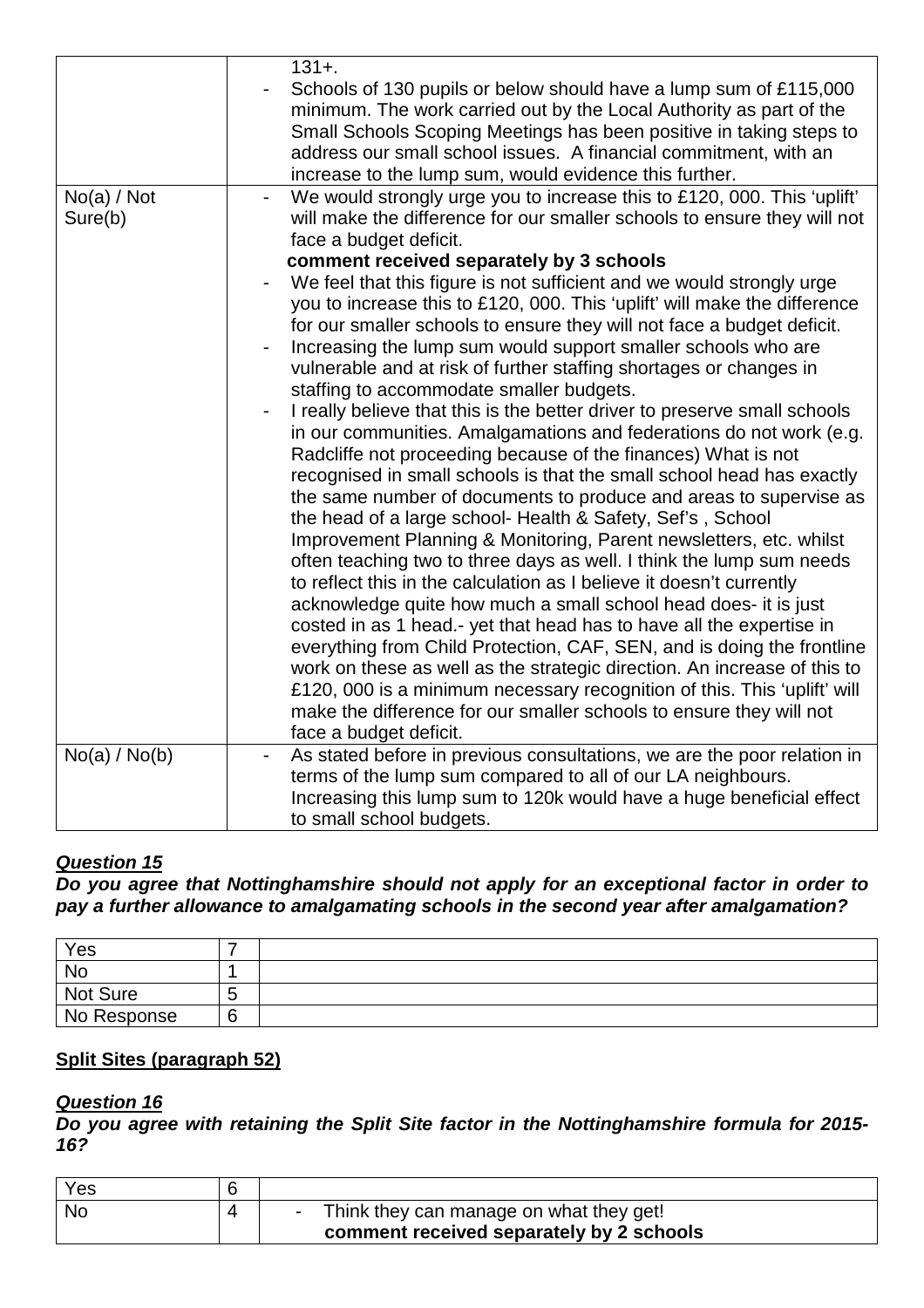| No<br>                         | $\Delta$ |  |
|--------------------------------|----------|--|
| <b>N</b> c<br>onse<br>ס –<br>м |          |  |

# **Question 17 Do you agree to continue with the current methodology and funding for split site schools?**

| Yes         | 6 |                                                                                                                                                                                                                                                         |
|-------------|---|---------------------------------------------------------------------------------------------------------------------------------------------------------------------------------------------------------------------------------------------------------|
| <b>No</b>   | 3 | All factors (i.e. deprivation, mobility, EAL etc) should be<br>proportionately adjusted not just the AWPU                                                                                                                                               |
| Not Sure    |   | Not being a split site school it is difficult to ascertain whether this<br>is required for actual split site services or a bonus for each<br>individual school. I am sure that colleagues will have stringer<br>opinions if they are in that situation. |
| No Response | 6 |                                                                                                                                                                                                                                                         |

# **Rates (paragraph 53)**

### **Question 18**

# **Do you agree to continue with the current arrangement to pay rates centrally?**

| Yes             | 14 | Absolutely<br>comment received separately by 5 schools     |
|-----------------|----|------------------------------------------------------------|
| <b>No</b>       |    |                                                            |
| <b>Not Sure</b> |    | am not certain that this is applicable to us as an Academy |
| No Response     |    |                                                            |

# **Exceptional factors (paragraphs 54 to 55)**

# **Question 19**

# **Do you agree to continue with the exceptional factors for joint use and rental?**

| Yes         | 15 | Absolutely essential where rent has to be paid for school site.<br>comment received separately by 5 schools<br>All factors (i.e. deprivation, mobility, EAL etc) should be<br>proportionately adjusted not just the AWPU |
|-------------|----|--------------------------------------------------------------------------------------------------------------------------------------------------------------------------------------------------------------------------|
| <b>No</b>   |    |                                                                                                                                                                                                                          |
| Not Sure    | 3  | It seems a small percentage of total costs, however I have no real<br>opinion on this matter.                                                                                                                            |
| No Response |    |                                                                                                                                                                                                                          |

# **Growth Fund (paragraphs 56 to 57)**

#### **Question 20 Do you agree that the growth fund should continue?**

| Yes       | 11 | Looking at population factors in certain areas of Notts this could<br>be essential for the forthcoming years. |
|-----------|----|---------------------------------------------------------------------------------------------------------------|
| <b>No</b> |    |                                                                                                               |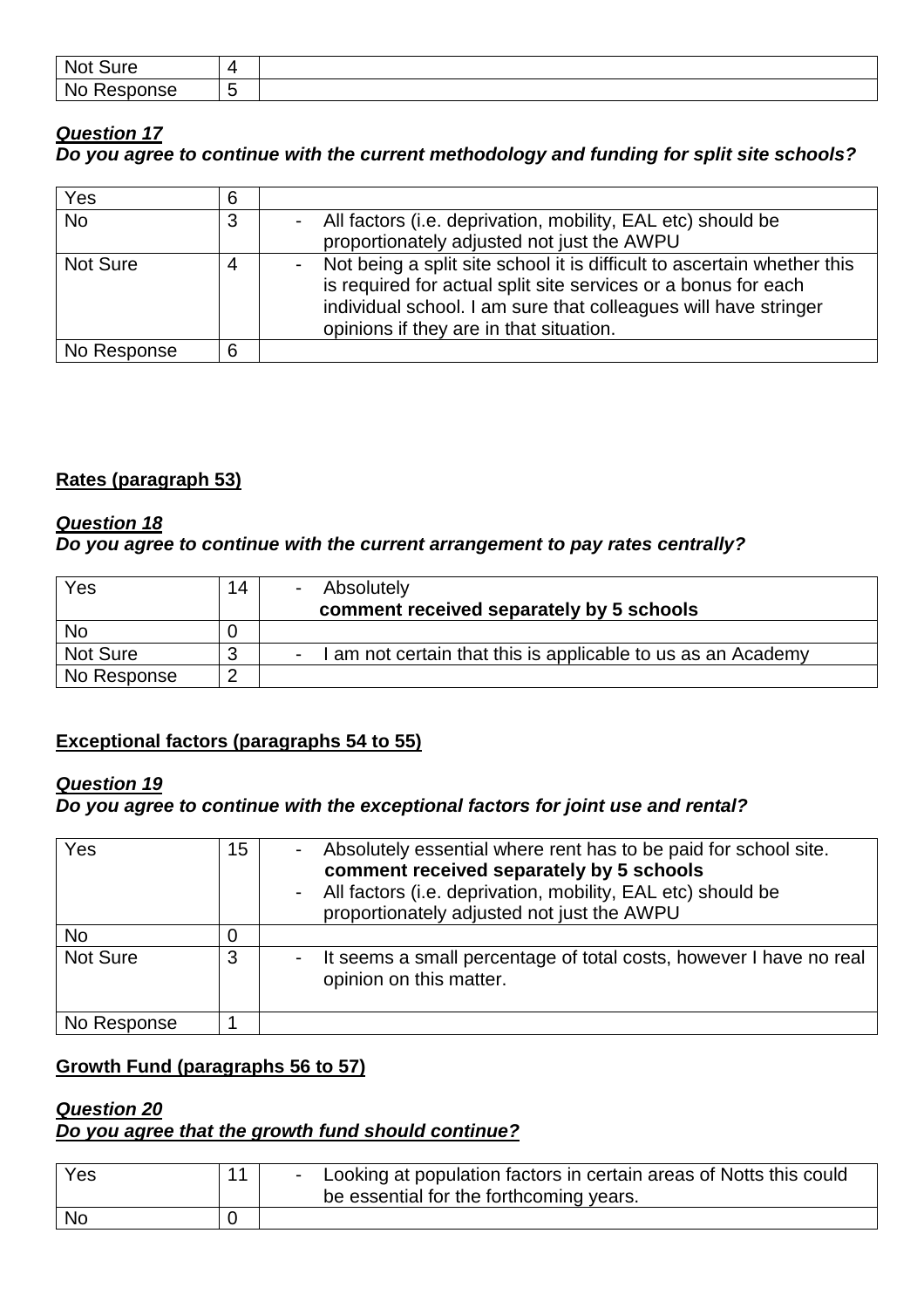| Not Sure                 |                                                                   |
|--------------------------|-------------------------------------------------------------------|
| <sup>1</sup> No Response | But so long as systems are in place to ensure that schools do not |
|                          | manage admissions to trigger these payments                       |

**Do you agree that the growth fund should be increased to £1m, to provide for anticipated demand?** 

| Yes         | 9              | But there should be clarity over when it is applied and<br>discretionary conditions to support small schools when there is a<br>significant (to them) increase in pupil numbers AFTER the main<br>funding is allocated.<br>As long as it doesn't impact negatively on the sums being<br>proposed for schools in appendix 1. |
|-------------|----------------|-----------------------------------------------------------------------------------------------------------------------------------------------------------------------------------------------------------------------------------------------------------------------------------------------------------------------------|
| <b>No</b>   |                |                                                                                                                                                                                                                                                                                                                             |
| Not Sure    | $\overline{2}$ | As part of the small schools scoping work, consideration was<br>made to the possibility of the growth fund criteria supporting<br>schools with a fluctuation in numbers (linked to question 11).                                                                                                                            |
| No Response |                |                                                                                                                                                                                                                                                                                                                             |

### **De-delegation (paragraphs 58 to 59)**

#### **Question 22**

**As a representative of either a maintained primary or secondary school, do you agree to the de-delegation of the following in 2015-16:** 

- **a) Contingencies for pre-agreed amalgamation transitional support?**
- **b) Free school meals eligibility assessment?**
- **c) Staff costs / supply cover (trade union facility time)?**
- **d) Support to underperforming ethnic minority groups and bilingual learners?**
- **e) Contingency for crisis communications?**

| a) $Yes = 8$ | $No = 1$ | Not Sure $=$ 1 |                   |
|--------------|----------|----------------|-------------------|
| b) $Yes = 6$ | $No = 3$ | Not Sure $=$ 1 |                   |
| c) $Yes = 7$ | $No = 3$ | Not Sure $= 0$ | No Response $= 9$ |
| d) $Yes = 9$ | $No = 1$ | Not Sure $= 0$ |                   |
| e) $Yes = 9$ | $No = 1$ | Not Sure $= 0$ |                   |

#### **Gains Cap and Minimum Funding Guarantee (paragraphs 60 to 64)**

#### **Question 23**

**Do you agree with the proposal to apply a further gains cap of 2.5% per pupil in 2015-16 in order to achieve the cumulative gains cap of 10% per pupil proposed in the 2013-14 consultation?** 

| Yes       | 8 | The smallest amount of 'volatility' in the system will be the best<br>way to maintain the improvements that have been evident in<br>Nottinghamshire over recent years.                                                                                                                  |
|-----------|---|-----------------------------------------------------------------------------------------------------------------------------------------------------------------------------------------------------------------------------------------------------------------------------------------|
| <b>No</b> |   | Until the gains cap has either a top end cap (ie a cap on the<br>maximum amount any school can have withheld from their gross<br>budget allocation) or has the Deprivation Factor protected from<br>the cap, it will be totally unfair for the most deprived children in the<br>County. |
| Not Sure  | 3 | - If it helps to reduce significant potential budget reduction then<br>ves.                                                                                                                                                                                                             |